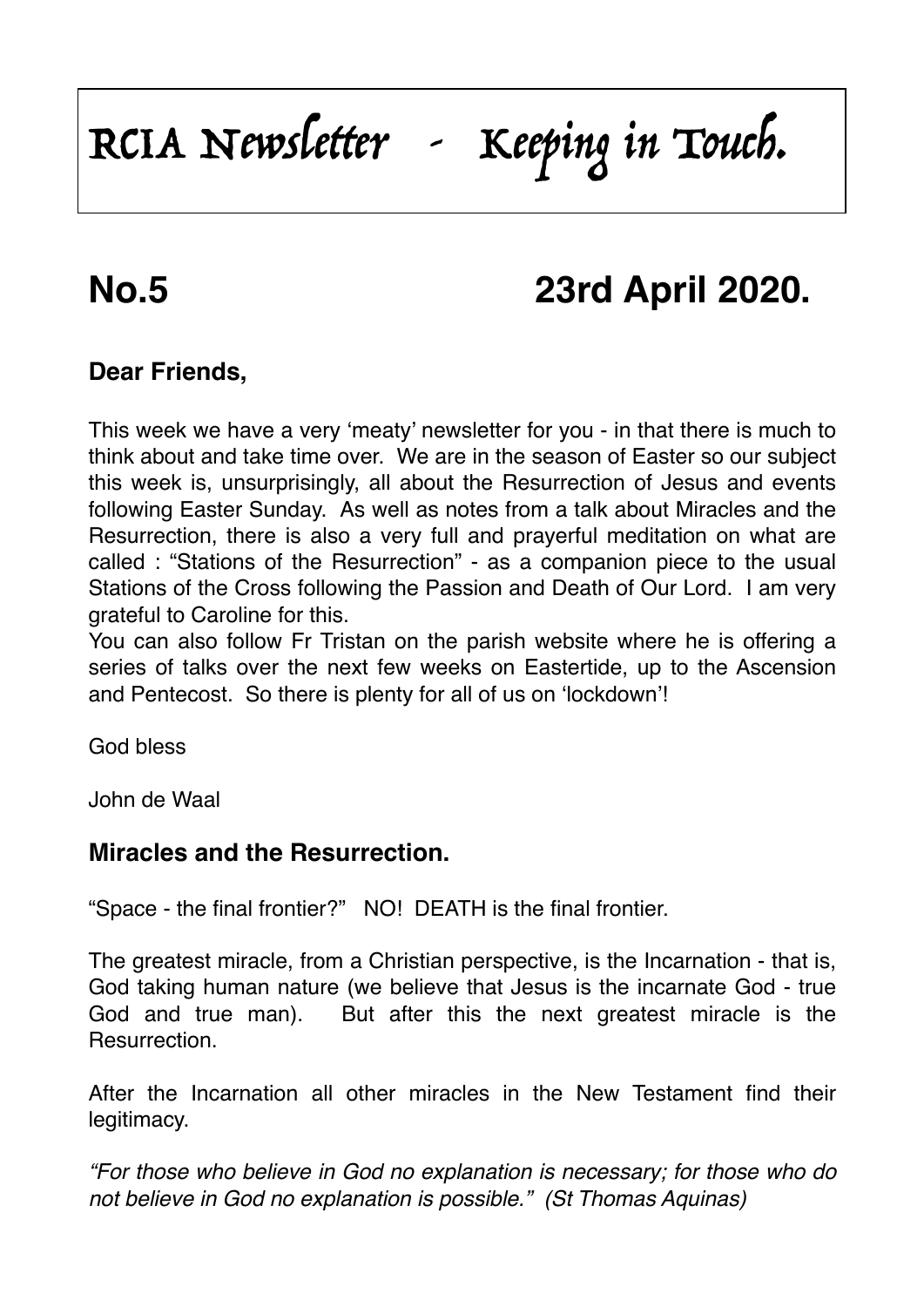A miracle can be described as "*an interference with Nature by supernatural powers"* (C.S.Lewis) The Materialist only recognises the physical world anything spiritual or non-material does not even come into their thinking. Some modern sceptics claim that 'in olden times' people were more gullible and accepted miracles because they didn't understand the laws of Nature not true! Note St Joseph's reaction to the Virgin Birth. He knew exactly how babies are made. It was only later he accepted it as a miracle that is, a departure from Nature.

Also, let it be noted that the Catholic Church does not jump to conclusions when anyone claims a miracle. The bar is set very high. To be recognised as a miracle cure, for example, the cure has to be 1. instant/immediate; 2. permanent and 3. cannot be explained by any other, natural causes.

Let us now look at the Resurrection. I am going to consider three things :

- 1. What happened;
- 2. Why it is important; and
- 3. Let's play Devil's advocate and see what challenges the Resurrection has faced.

#### **1. What happened?**

Part of the Creed states : *"on the third day he rose again from the dead". "Men of Israel "* it says in the Acts of the Apostles," *Jesus of Nazareth …you killed…But God raised him up, having loosed the pangs of death …"* (Acts,2 : 22 - 25).

The first thing to note is that it is a very sober account. The Resurrection itself is not described. It was early Sunday morning, the Tomb was empty. What was the reaction? The body has been stolen!At first the Apostles are unconvinced by the women - it is significant that women are the first witnesses of the Resurrection. In Jewish culture at that time women were very much second-class citizens whose testimony was not trusted. They were not even allowed to give evidence in a court of law! Had the Resurrection been a put-up job women would not have been chosen as first witnesses. It is the Empty Tomb and subsequent appearances of Jesus that change the Apostles' minds. Note the extreme scepticism of Thomas. It took a second appearance by Jesus in the Upper Room and Our Lord's challenge to Thomas to actually touch the mark of the wounds which convinced 'Doubting Thomas'.(St John, 20 : 24 - 28).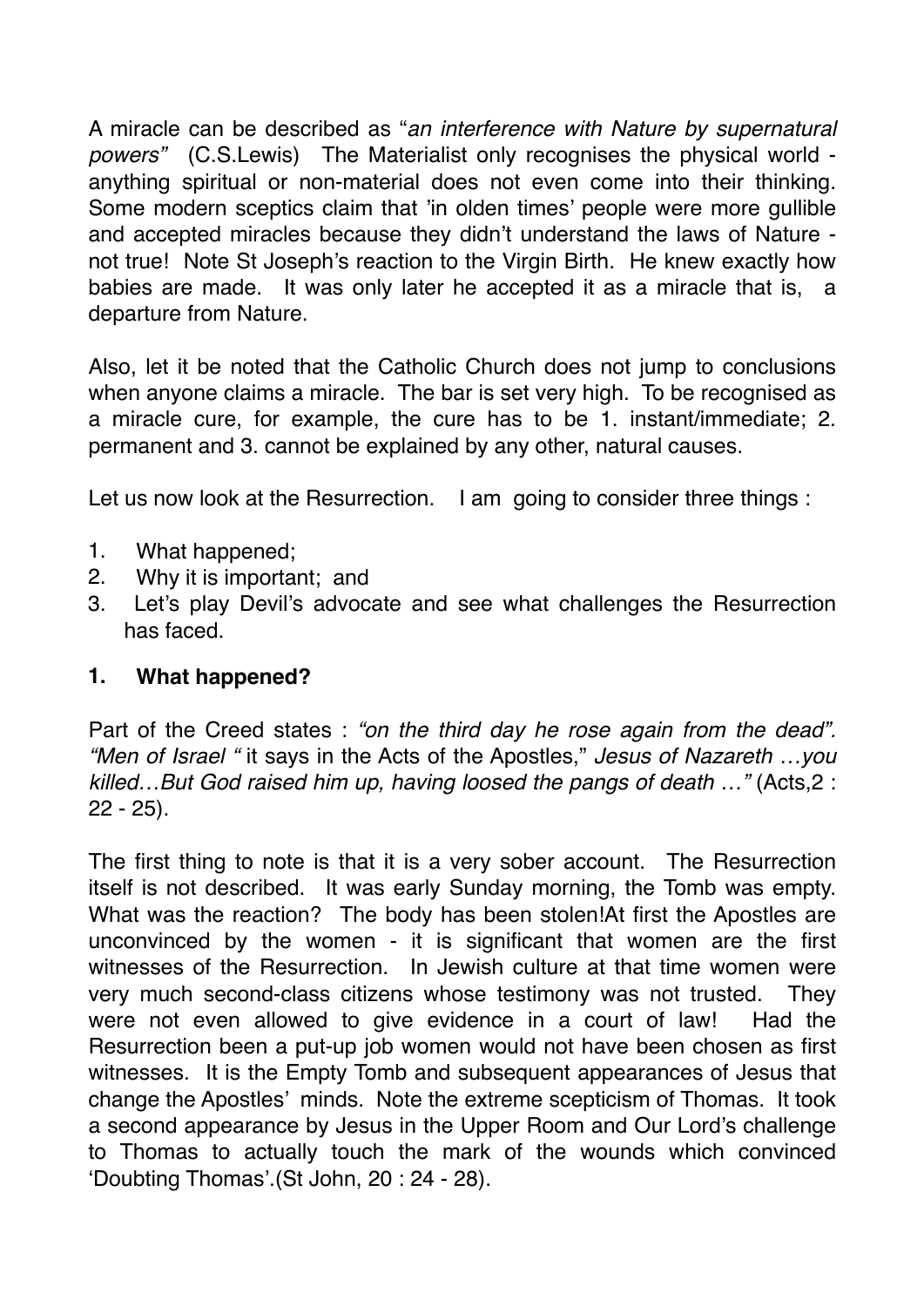#### **2. Why important?**

What is at stake? The Christian Faith stands or falls with it. The Apostles made the physical Resurrection of Jesus the centre of their teaching in other words, it goes back to the very origin of Christianity.

On it our Redemption depends : *Dying you destroyed our death, rising you restored our life* - including our sharing in the divine life ("*By the mystery of this water and wine …"* prayer at the Offertory of the Mass).

*"As in Adam all die, so in Christ shall all be made alive."* I Cor. 15 : 20 - 22.

OUR Resurrection depends on it … *'if for this life only we have hoped in Christ we are of all men most to be pitied."* (I Corinthians 15 : 19).

*"Through the risen presence of Jesus we know our story will not end in empty silence*." Gerald O'Collins SJ.

The Resurrection of Jesus points to a **transformation of reality**. Clearly Jesus is not a resuscitated corpse. He has very different abilites than we normally have - note the closed doors/ appears and disappears/ not immediately identifiable (Emmaus) - and yet human (asks for someting to eat to prove this very point).

There is much mystery - which should be no surprise given the nature of what we are considering.

#### **3. Challenges?**

Some have tried to say the Resurrection didn't happen but can be explained by claiming that Jesus was not really dead at all , but fainted and later revived. Some say it was a matter of fraud or hallucination.

Some - even some Christians - try to avoid the miraculous nature of it by saying it can be explained by it being merely a subjective experience of the first Christians. So much of the answer to these challenges comes back to the question of the Empty Tomb. **This is the real test.**

Sceptics try to explain it away by claiming the body was stolen by :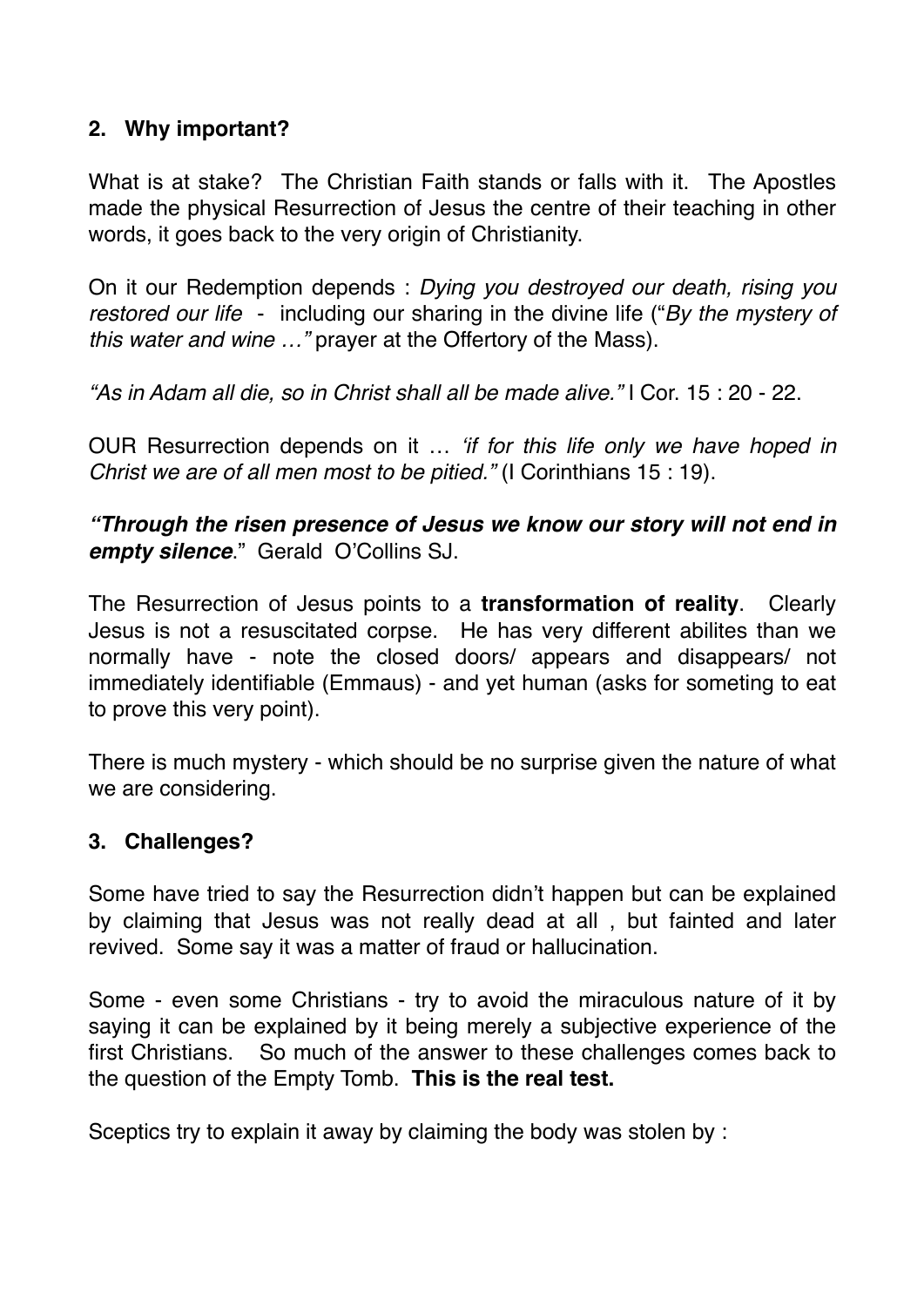#### **1. The Apostles; 2. Mary Magdalene; 3.Joseph of Arimathea; 4. The Jews.**

All can be shown as absurd. IF the body was still there or thereabouts it could be discovered and the Christian message would have been strangled at birth! Take the witnesses : the Women; the Apostles (who would die for a lie?); the two disciples on the road to Emmaus; 500; St Paul.

**Negative witnesses :** Jews and Romans. It would have been in their best interest to uncover a fraud! They didn't or couldn't. The evidence of the Gospels/Epistles is rejected **only if** miracles are rejected as impossible.

#### **Conclusions:**

The Resurrection is Victory over Death; note the whole man - body and soul is raised, not just a disembodied spirit, a ghost;

*"Our mortal nature must be swallowed up in life.*" 2 Cor. 5:4.

The Passion/Death, Resurrection and Ascension of Jesus are all of a piece making sense of Jesus' purpose and destiny - and, therefore pointing to OUR purpose and destiny as well.

The Resurrection points to the unification of the body and soul - the detail is unclear. We will be the same person but somehow different - there is always an element of us which makes us "US". We will have glorified bodies as Jesus.

*"Matter will be once more the extension of spirit, not its limit."* (Christopher Dawson).

Much is unknown about this "*new heaven, new earth". "Nature in its turn will be set free from the tyranny of corruption, to share in the glorious freedom of the children of God."* (St Paul, Letter to the Romans).

We hear much these days about "Fake News" - and many have tried to present Jesus' Resurrection in that very light.

But given all that we do know - and accept on faith - in the person of Jesus we can be sure that it is not fake news but very much "GOOD NEWS".